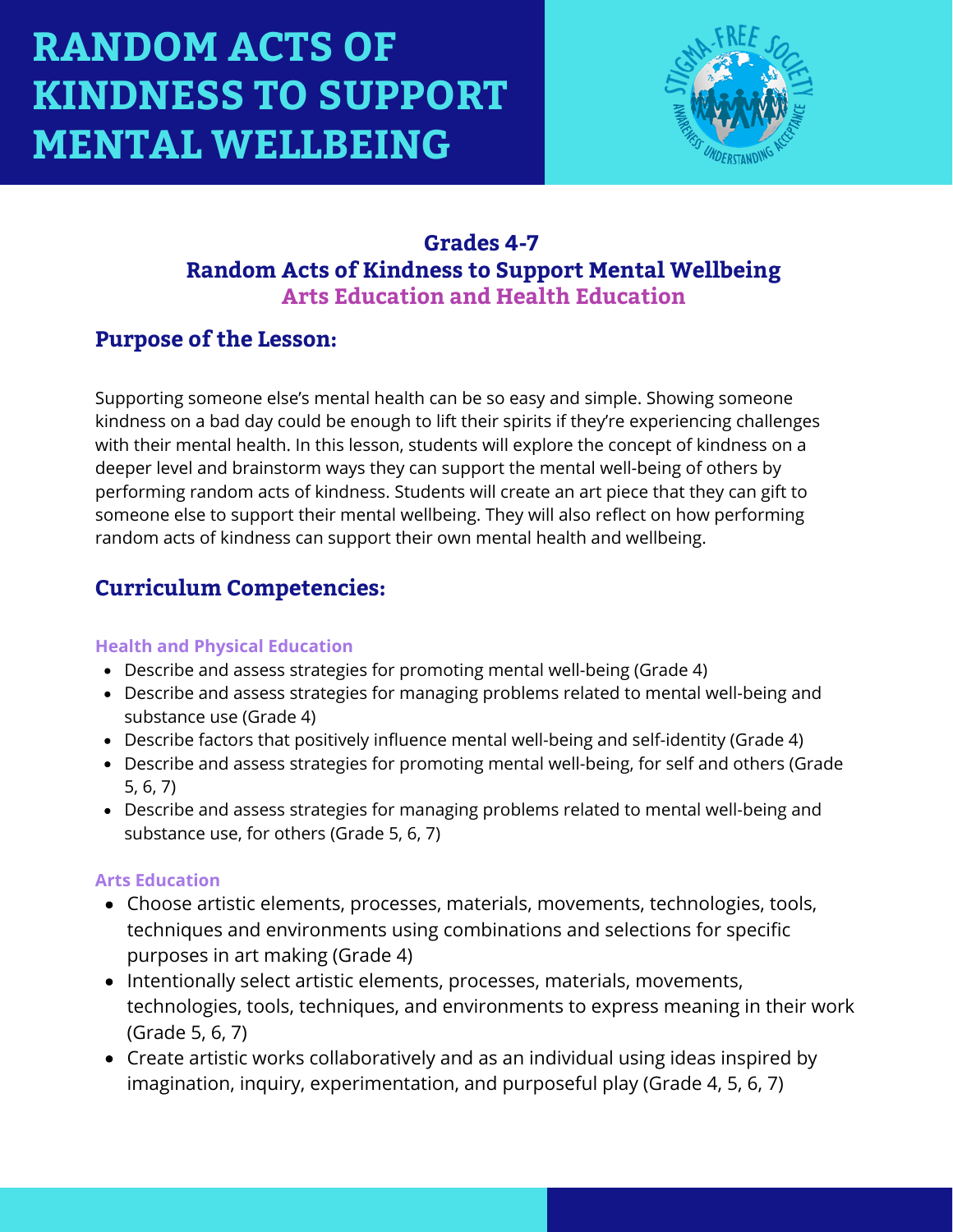

#### **Arts Education**

- Explore identity, place, culture, and belonging through arts experiences (Grade 4, 5, 6, 7)
- Explore relationships among cultures, societies, and the arts (Grade 4, 5)
- Demonstrate an understanding and appreciation of personal, social, cultural, historical, and environmental contexts in relation to the arts (Grade 6, 7)

### **First Peoples Principles of Learning:**

- Learning is holistic, reflexive, reflective, experiential, and relational (focused on connectedness, on reciprocal relationships, and a sense of place).
- Learning involves recognizing the consequences of one's actions.

## **Video**

## [A Hot Dog for Kindness](https://www.youtube.com/watch?v=AUlehTS_ezQ&list=PL10W9f-ZHDUrDZnm-d6easxKaMUWisGMC&index=11) [-](https://www.youtube.com/watch?v=MbmLNr89L-A) **[Paz Parel-Sewell](https://www.youtube.com/watch?v=MbmLNr89L-A)**

### **Guiding Questions:**

- How would you define a "random act of kindness?"
- What random acts of kindness have you experienced?
- How did these acts of kindness make you feel when they happened to you?
- What benefits can random acts of kindness have on the mental wellbeing of those around us?
- How can doing random acts of kindness support your own mental wellbeing?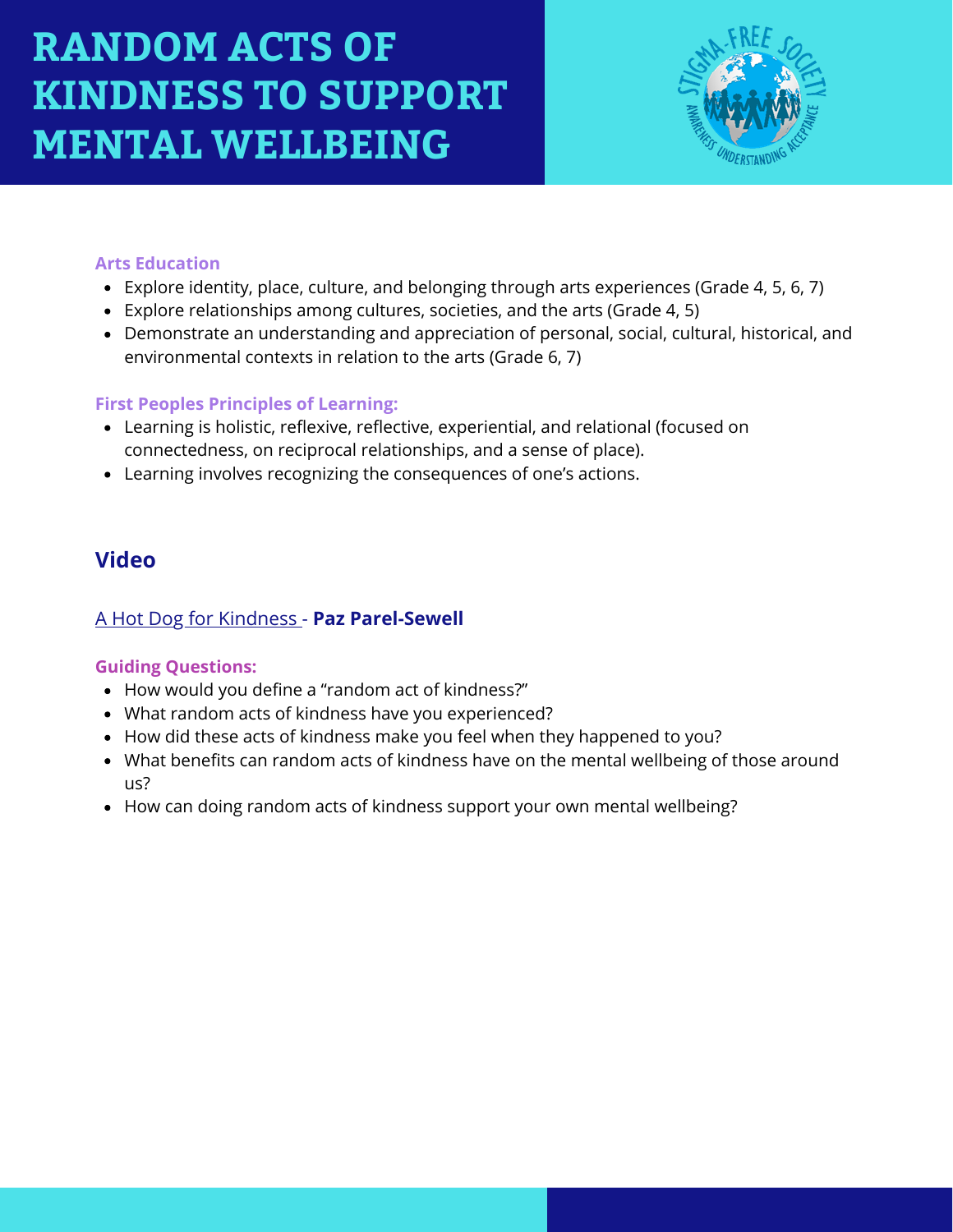

## **Step-by-Step Lesson Plan**

**Preparation:** Queue up video/set up projector

**1. Have the students watch the video "A Hot Dog for Kindness"** This can be found **[HERE](https://www.youtube.com/watch?v=AUlehTS_ezQ&list=PL10W9f-ZHDUrDZnm-d6easxKaMUWisGMC&index=11)**.

**2. Pause the video and use the Guiding Questions to spark discussion.**

**3. Have your students right down experiences they've had with random acts of kindness.** These can be big things, like your parent or guardian surprising you with a gift, your favourite snack, a trip, etc. Or they can be smaller things, like someone lending you their pencil, a stranger smiling to you on the street, etc.

**4. Ask your students how these experiences impacted them.** Get them to really reflect on how these small gestures and acts of kindness impact their day, their week, their month, their year, their lives. Have them write down the feelings they felt when these experiences happened to them and when someone showed them small acts of kindness. You can use this comprehensive list of emotions to help spark deeper connection to their feelings. Sometimes it can be hard to think of emotions beyond "happy", so this can help support them in making

| Connected /      | Aliveness / Joy | <b>Tender</b> | Grateful       |
|------------------|-----------------|---------------|----------------|
|                  |                 |               |                |
| Loving           | Amazed          | Calm          | Appreciative   |
| Accepting        | Awe             | Caring        | <b>Blessed</b> |
| Affectionate     | <b>Bliss</b>    | Loving        | Delighted      |
| Caring           | Delighted       | Reflective    | Fortunate      |
| Compassion       | Eager           | Self-loving   | Grace          |
| Empathy          | Ecstatic        | Serene        | Humbled        |
| <b>Fulfilled</b> | Enchanted       | Vulnerable    | Lucky          |
| Present          | Energized       | Warm          | Moved          |
| Safe             | Engaged         |               | Thankful       |
| Warm             | Enthusiastic    |               | Touched        |
| Worthy           | Excited         |               |                |
| Curious          | Free            |               |                |
| Engaged          | Happy           |               |                |
| Exploring        | Inspired        |               |                |
| Fascinated       | Invigorated     |               |                |
| Interested       | Lively          |               |                |
| Intrigued        | Passionate      |               |                |
| Involved         | Playful         |               |                |
| Stimulated       | Radiant         |               |                |
|                  | Refreshed       |               |                |
|                  | Rejuvenated     |               |                |
|                  | Renewed         |               |                |
|                  | Satisfied       |               |                |
|                  | <b>Thrilled</b> |               |                |
|                  | Vibrant         |               |                |
|                  |                 |               |                |

deeper connections: source: <https://www.hoffmaninstitute.org/wp-content/uploads/Practices-FeelingsSensations.pdf>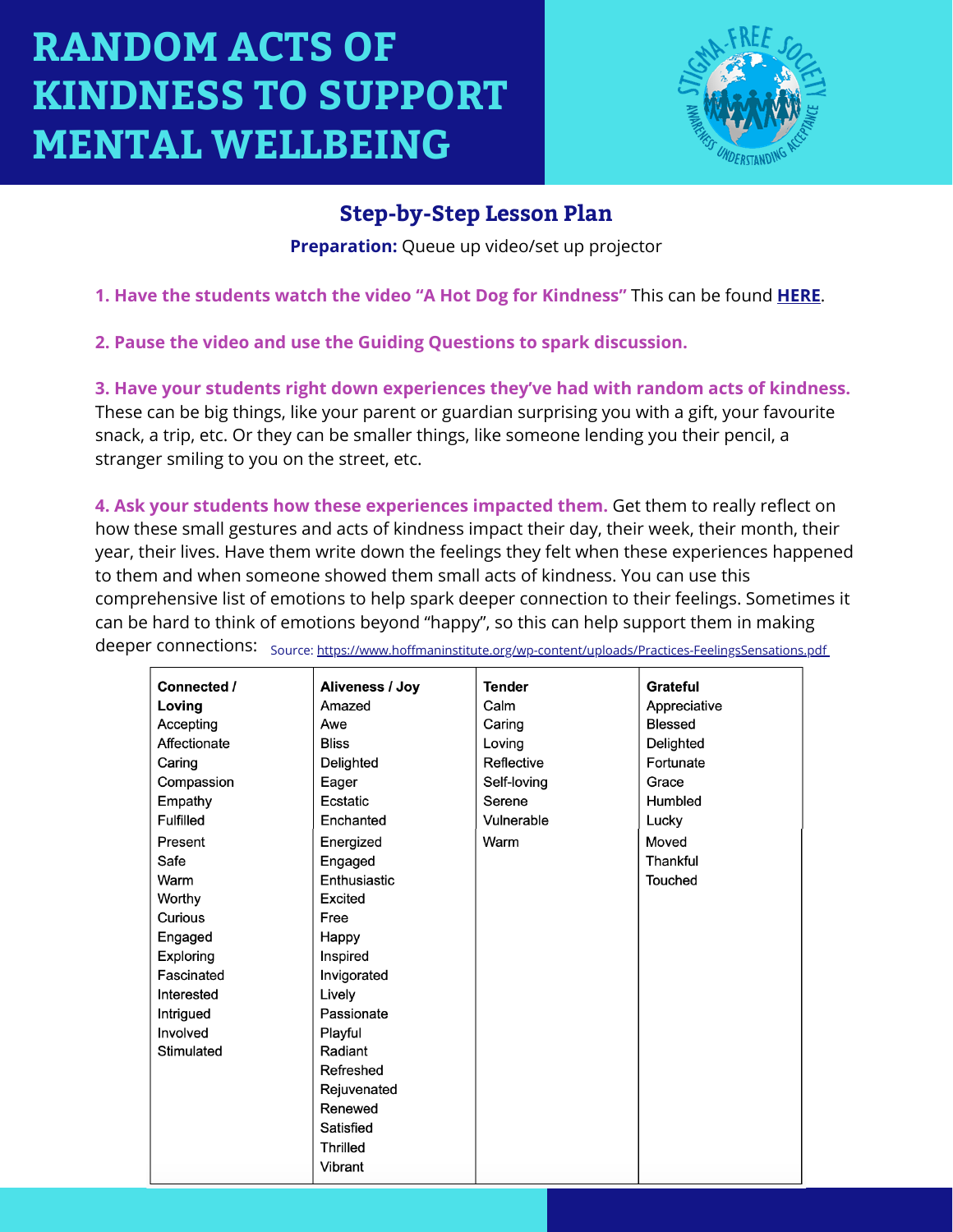

**5. Have your students share their experiences and their feelings with partners or in small groups.** Encourage your students to reflect with each other on the random acts of kindness they've experienced and how these acts of kindness made them feel. Once they've had a chance to share with each other, provide them the opportunity to share with the class if they feel comfortable doing so.

**6. Discuss with your students how random acts of kindness can support both your mental health and the mental health of the person receiving the kindness.** Share this quote with your students:

"Part of depression and anxiety are feelings of helplessness and hopelessness. Practicing random acts of kindness makes people feel helpful, optimistic, efficacious, and boosts selfesteem" — HOORIE SIDDIQUE, PHD

Source: https://www.verywellmind.com/how-random-acts-of-kindness-can-boost-your-health-[5105301#:~:text=Practicing%20random%20acts%20of%20kindness,%2C%20and%20boosts%20](https://www.verywellmind.com/how-random-acts-of-kindness-can-boost-your-health-5105301#:~:text=Practicing%20random%20acts%20of%20kindness,%2C%20and%20boosts%20self%2Desteem.&text=%E2%80%9CPart%20of%20depression%20and%20anxiety,%2Desteem%2C%E2%80%9D%20she%20says) self%2Desteem.&text=%E2%80%9CPart%20of%20depression%20and%20anxiety,%2Desteem% 2C%E2%80%9D%20she%20says[.](https://www.verywellmind.com/how-random-acts-of-kindness-can-boost-your-health-5105301#:~:text=Practicing%20random%20acts%20of%20kindness,%2C%20and%20boosts%20self%2Desteem.&text=%E2%80%9CPart%20of%20depression%20and%20anxiety,%2Desteem%2C%E2%80%9D%20she%20says)

### **Open up a dialogue about this quote. Have your students discuss how this can be true in their pairings or small groups.**

**7. Explain the curriculum connections to your students.**Tell them that they will have the opportunity to create art pieces that can be a random act of kindness for someone in their life. Have your students reflect on someone they know that might be experiencing a harder time than usual, issues with their mental health or someone who they think could just really use some kindness. This could be a friend, a family member, a crossing guard or a staff member at the school. It could be someone from their favourite local restaurant, their coach or instructor, etc.

What they choose to create is entirely dependent on what they want to express to the person they're sharing some kindness with. You can provide them with some suggestions, like a letter that they decorate beautifully, paper flowers that they cut out, etc., but ultimately the creation should be tailored to the person they're gifting it to.

#### **Accommodations/modifications:**

- Students who are visually impared can write a letter to someone and you can act as a scribe
- Students whose first language isn't english can write their note in their first language, if their art piece has words on it